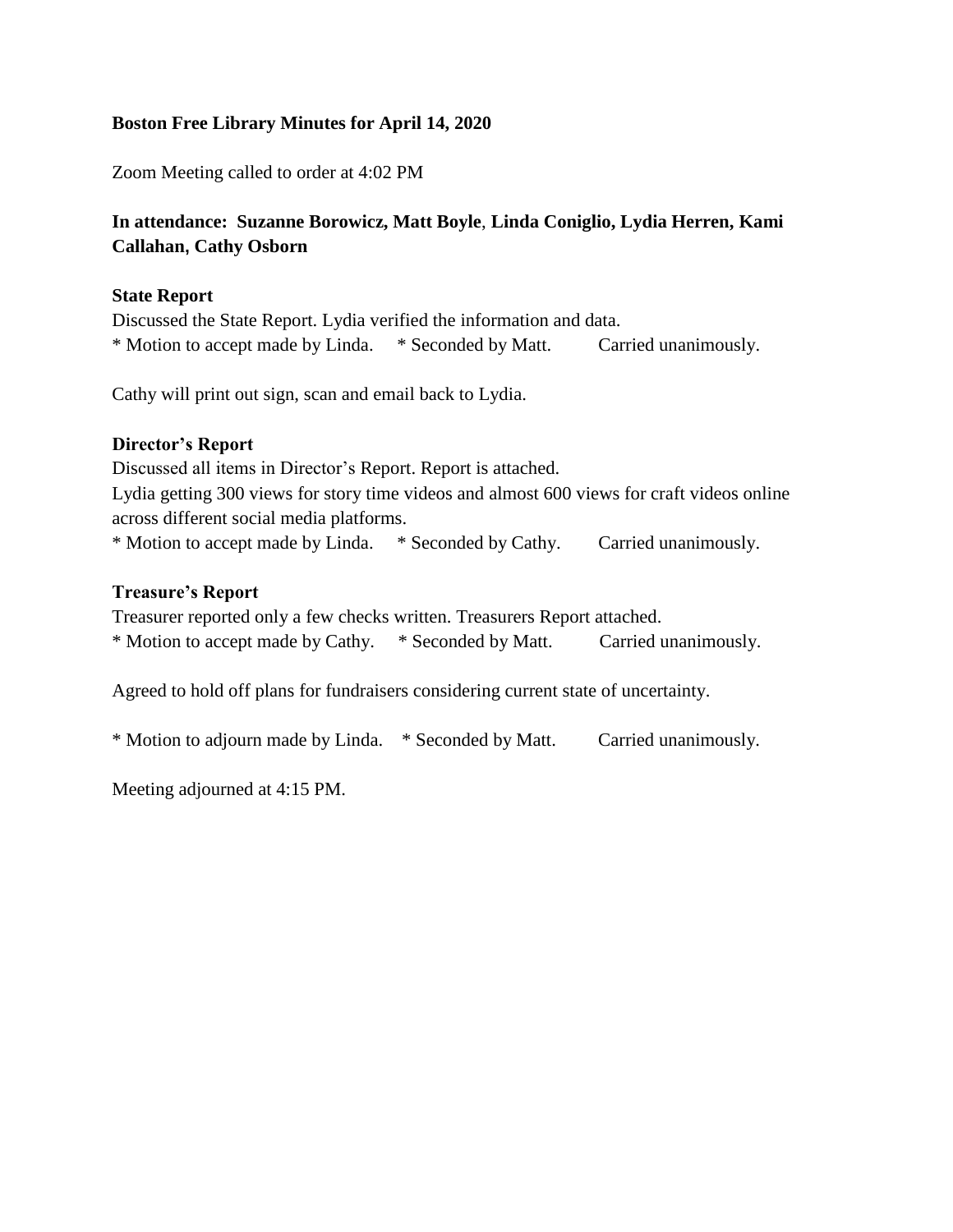Librarian's Report April 14, 2020

1. Contract Account Balance: \$2753.02

Checks written since the last board meeting:

| 2322 | Sandra Quinlan-Town of Boston Sewer          | \$416.27 |
|------|----------------------------------------------|----------|
| 2323 | Cheryl Dunmire – Vacuum Repair Reimbursement | \$53.99  |
| 2324 | Republic Services - Garbage                  | \$68.67  |
| 2325 | Chevalier – Salting $1/17$ and $2/6$ (2x)    | \$330.00 |
| 2326 | Sherwin Williams - Paint                     | \$70.55  |
| 2327 | Republic Services - Garbage                  | \$68.08  |
| 2328 | Rucker Lumber – Shelf Brackets               | \$5.22   |

2. Upcoming Programs:

Online Programs are posted on the website, calendar, YouTube channel, and Facebook page. I have done 3 craft programs, 5 story times and am planning to do at least weekly story times and craft programs until we are able to reopen and resume normal programming. I am also talking to local residents about filming short videos on a variety of topics to post to our pages. As of today our story time videos have 300 views and the craft videos have a combined total of 580 views.

3. State Report

The State Report has been completed and submitted. We need to pass a resolution to accept the information contained in the State Report.

4. Annual Report to the Community

I have created a draft of our Annual Report to the Community. Once approved, the annual mailing can be printed and sent. In the past, we have sent it to everyone on the mailing list, approximately 450 recipients. I can send the report to our business list as well. At this point, I think we should wait until the library reopens and we can evaluate programming plans for the summer before finalizing the report and printing it.

5. Educational Native Plant Garden

We still have plans to complete the educational garden as soon as we are cleared to resume work of this type. This activity may come before the library reopens to the public.

6. Fundraiser Plans

I have tentatively marked July 16<sup>th</sup> as the date for our Summer Fundraiser/Craft Market. I do not want to begin contacting vendors until we are sure of our ability to resume programming by that time. We could also look at dates in late August and consider the possibility of combining the summer craft fair with the book sale. If it looks unlikely that events of this type will be taking place this summer, we could look in to hosting a drive thru chicken barbecue as a summer fundraiser.